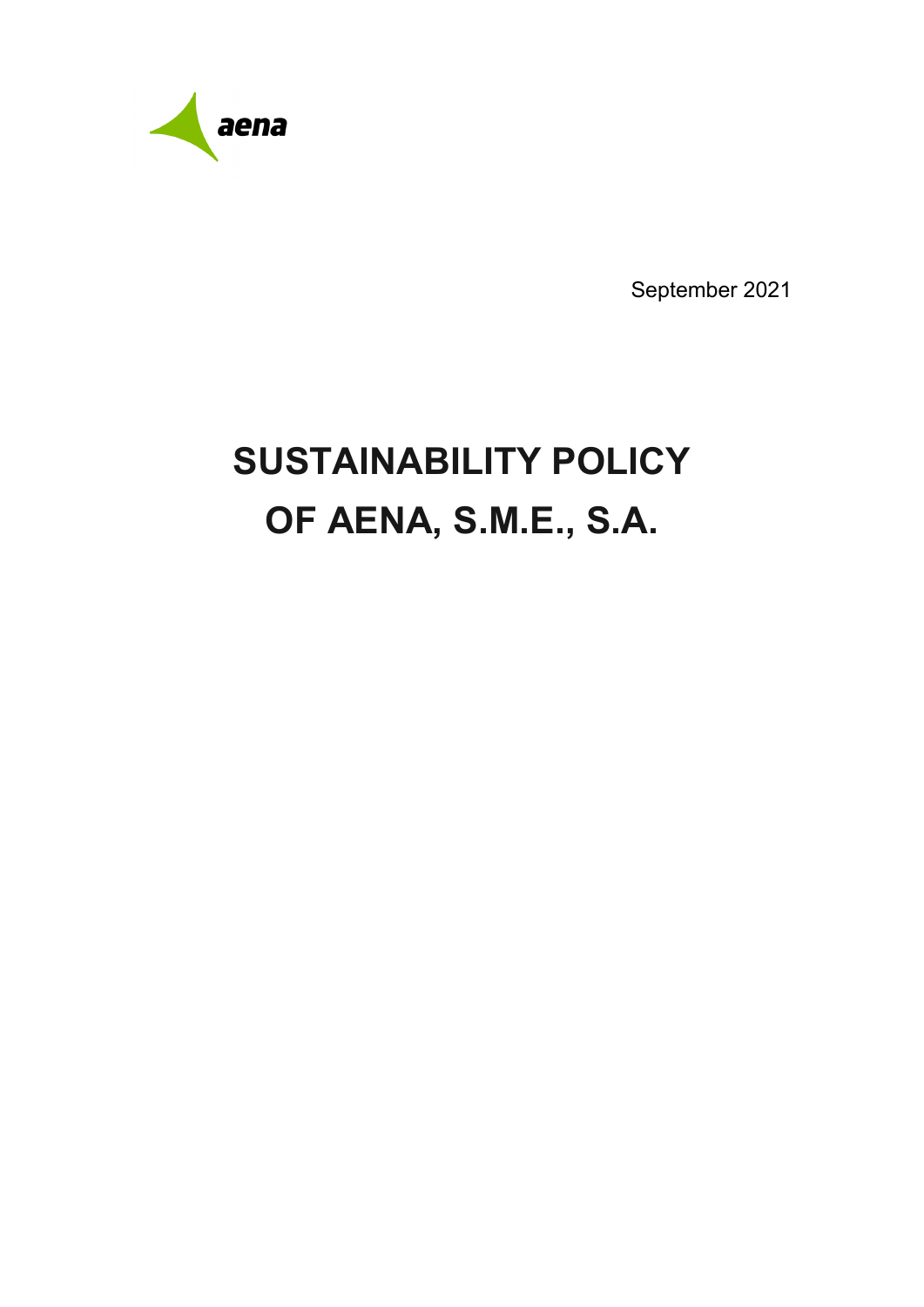

### **1. INTRODUCTION**

For Aena S.M.E., S.A. (hereinafter, "**Aena**" or the "**Company**"), sustainability is understood as the commitment to social progress, environmental balance and economic growth, which must permeate the business model itself and guide the Company's actions.

Accordingly, through this Sustainability Policy (hereinafter, the "**Policy**"), Aena endorses its commitment to corporate responsibility and sustainability, and reaffirms the focus of its activity on the creation of long-term value for all its stakeholders, ensuring that its activity is carried out in accordance with a set of values, principles, criteria and attitudes that foster sustainable social and environmental development, and encouraging the implementation and development of its ethical principles based on integrity and transparency.

## **2. SCOPE AND APPLICATION**

This Policy is applicable to Aena and to any of the companies integrated in its group (under the terms established in article 42 of the Commercial Code) (the "**Aena Group**").

Due to the cross-cutting nature of sustainability, this Policy is shaped as the framework of reference setting out the principles that guide the Company's actions, especially in environmental and social matters, for which reason it is developed and complemented by the other Corporate Policies that address specific issues relating to respect for human rights, diversity, fiscal responsibility, stakeholder management, prevention of corruption and other illegal conduct, and stakeholder management, among others.

## **3. PURPOSE**

The Policy aims to define and establish the principles, commitments, objectives and strategy to be followed by the Company to carry out its activity, optimising the contribution to sustainable development and covering current needs without compromising those of future generations, creating long-term value, maximising positive impacts and minimising negative impacts on society and the environment throughout the entire value chain, through ethical and transparent conduct.

The following are also objectives of this Policy:

• Establish the Company's operating principles with regard to environmental and social issues, related to diversity, fiscal responsibility, health and safety, respect for human rights and the prevention of corruption and other illegal conduct.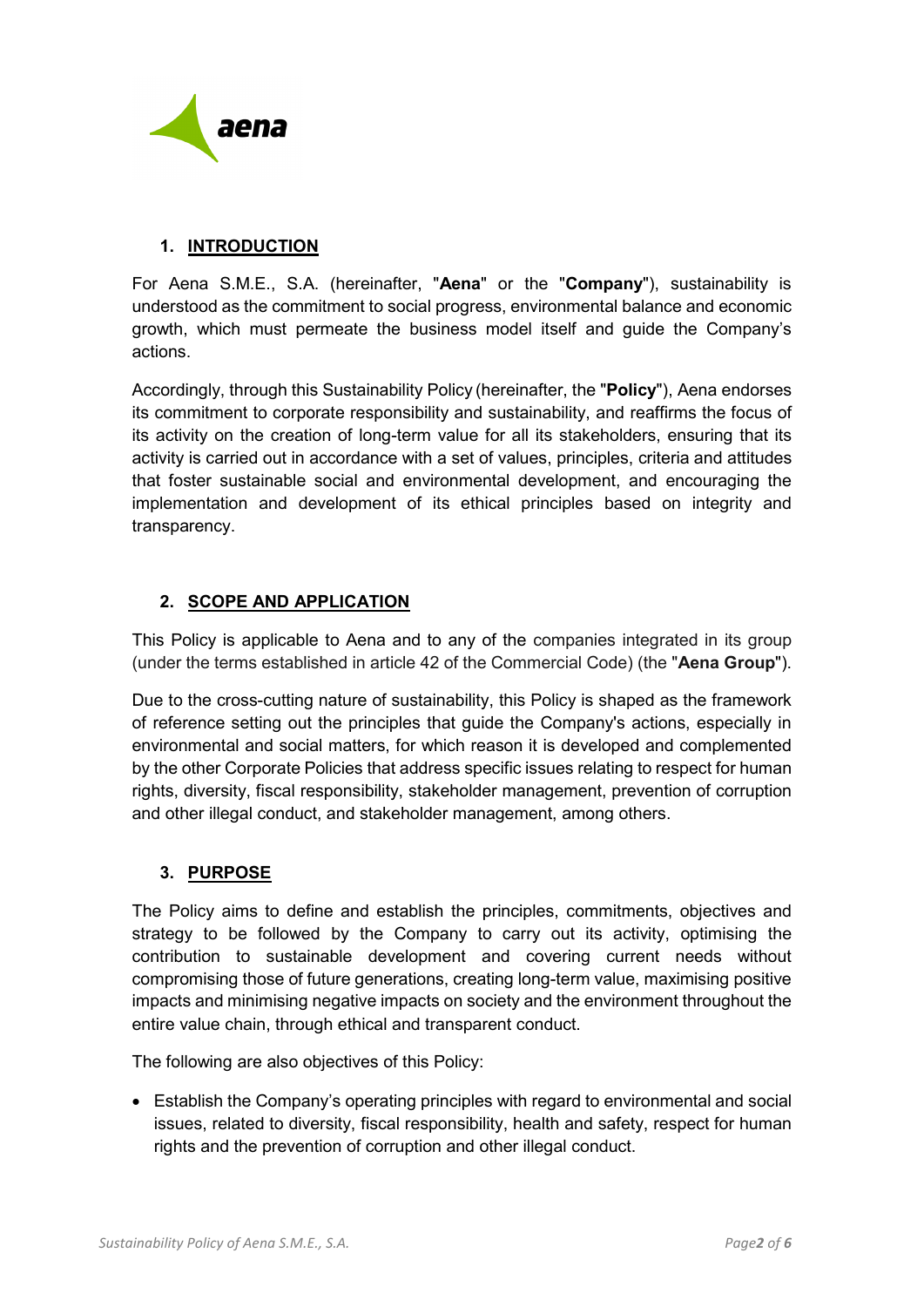

- Encourage the integration of sustainability requirements at all organisational levels, ensuring the availability of the necessary resources.
- Provide sufficient information on the development, application and results of sustainability policies and do so transparently.
- Have the necessary methods or systems in place to manage sustainability risks and opportunities.

## **4. OPERATING PRINCIPLES**

Based mainly on the principles laid down in the United Nations Global Compact, the United Nations Sustainable Development Goals (SDGs), the regulations applicable to the Company's operational sphere, and the expectations of stakeholders, this Policy establishes the following general operating principles sustainability matters:

- Integrate sustainability in all the Company's business areas and organisational levels, passing on this culture to employees, customers, suppliers, value chain, partners and other stakeholders and, specifically, ensure sustainable management and alignment with social and environmental sustainability objectives by suppliers and contractors, in the scope of the work carried out for Aena.
- Maintain a firm commitment to quality and environmental management, in accordance with the Company's integrated quality, environmental and energy efficiency management policy.
- Assume the fight against climate change as a strategic priority, to reduce greenhouse gas emissions, contribute to mitigate their effects in order to achieve carbon neutrality and global zero emissions at all airports.
- Integrate the climate change variable in internal decision-making processes, as well as in the analysis and management of the Company's risks and opportunities in the short, medium and long term.
- Minimise the environmental impacts of the Company's activity (especially in relation to climate change, air quality, noise management, water management, impact on biodiversity and waste management), ensuring that processes comply with the highest quality standards and promoting the transition to a circular economy that includes all processes.
- Ensure the development of the Company's social policies, which meet certain needs and expectations of stakeholders and cover related aspects, such as human rights, diversity, equal opportunities and work-life balance, health and safety or quality, paying special attention to the difficulties of people with special needs.
- Respect and promote internationally recognised fundamental human rights (freedom of association, the right of association and collective bargaining, non-existence of child labour, elimination of forced or compulsory labour, etc.), declaring the Company's absolute opposition to modern slavery and human trafficking, and any other practice that may involve a violation of individual or collective dignity.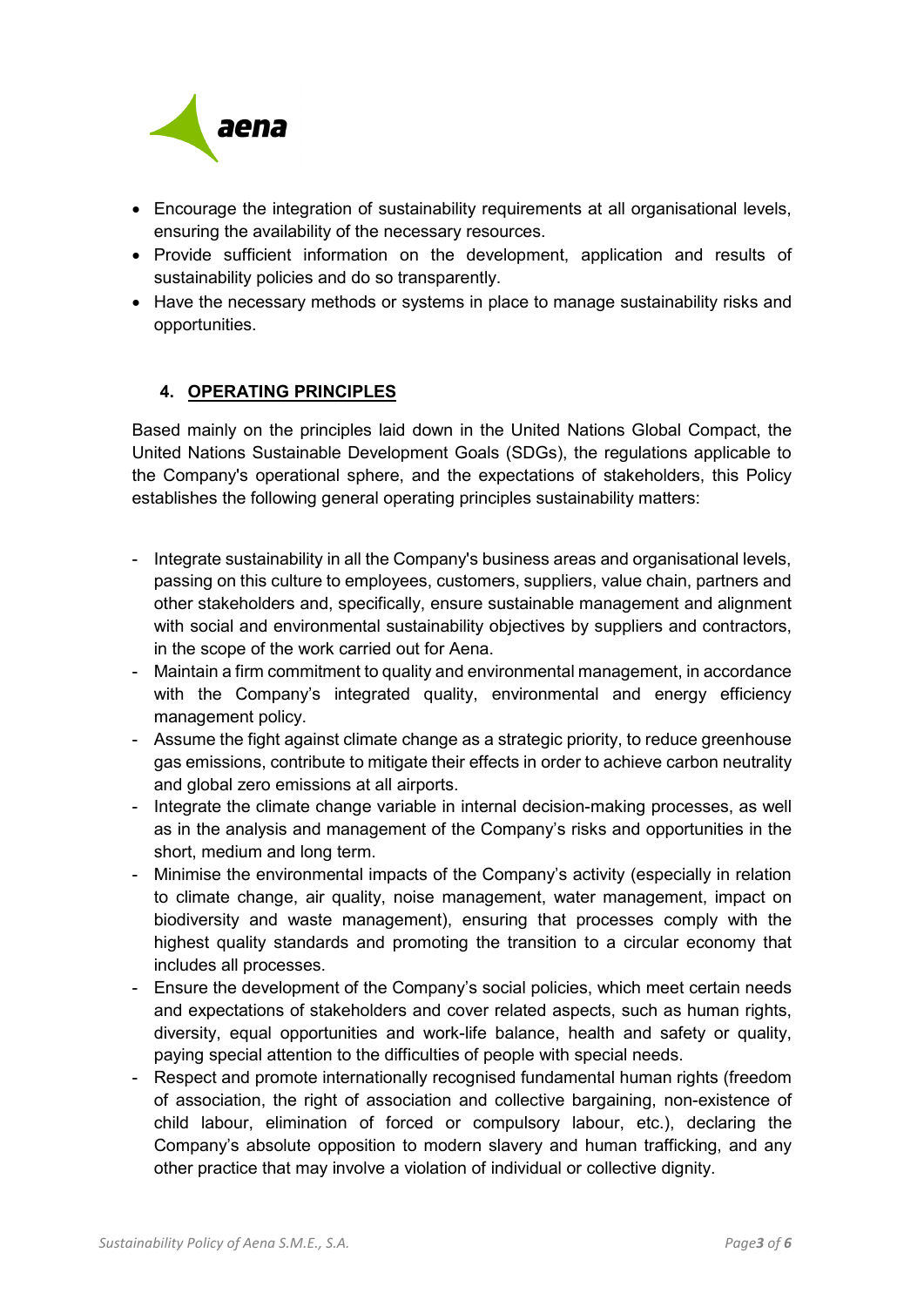

- Provide a safe and healthy working environment, characterised by equal opportunities and non-discrimination (in particular on grounds of race, nationality, social background, gender, marital status, sexual orientation, age, religion, political ideology, disability or any other personal, physical or social condition of individuals), the promotion of diversity, the management, attraction and retention of talent, the development and reconciliation of professional and personal life, through the implementation of appropriate tools.
- Add value in the geographical areas where the Company operates, strengthening participation in the communities, favouring integration in the territory and contributing to social well-being and the improvement of people's quality of life, to promote, inter alia, education, employment, cultural wealth, health, research and the inclusion of the most disadvantaged groups.
- Ensure the application of responsible taxation principles and practices in accordance with the Company's tax policy and Code of Conduct.
- Support the accession of the organisation to projects or initiatives of proven repute and credibility which, at both domestic and international level, have as their purpose promoting responsible practices in business organisations and sustainable development, and adopting and disseminating the principles that stem from these initiatives.
- Promote innovation and continuous improvement, taking the Company's strategy as a lever for development.
- Promote the principles of transparency, integrity and business ethics, acting in accordance with the provisions of the Code of Conduct and the Regulatory Compliance Policy or the Anti-Corruption and Anti-Fraud Policy.
- Establish channels of communication, participation and dialogue with stakeholders and responsible communication practices that avoid manipulation of information and protect integrity and honour, in accordance with the provisions of the Company's policies on the disclosure of financial, non-financial and corporate information, privacy or security of information, as well as those related to stakeholders.
- Guarantee accountability in relation to compliance with the commitments acquired by Aena in sustainability matters by issuing reliable, rigorous, truthful and relevant information in a transparent manner to shareholders, investors and other stakeholders.

## **5. MONITORING AND CONTROL MECHANISMS**

Pursuant to the provisions of the Regulations of the Board of Directors of Aena, the Board of Directors is responsible for the promotion and deployment of the Sustainability Policy.

Given the relevance of issues relating to social, environmental or corporate governance aspects, specific functions are attributed to specialised Committees. In particular, the Sustainability and Climate Action Committee is set up as the internal body with powers of evaluation and control in matters of sustainability and the Climate Action Plan,